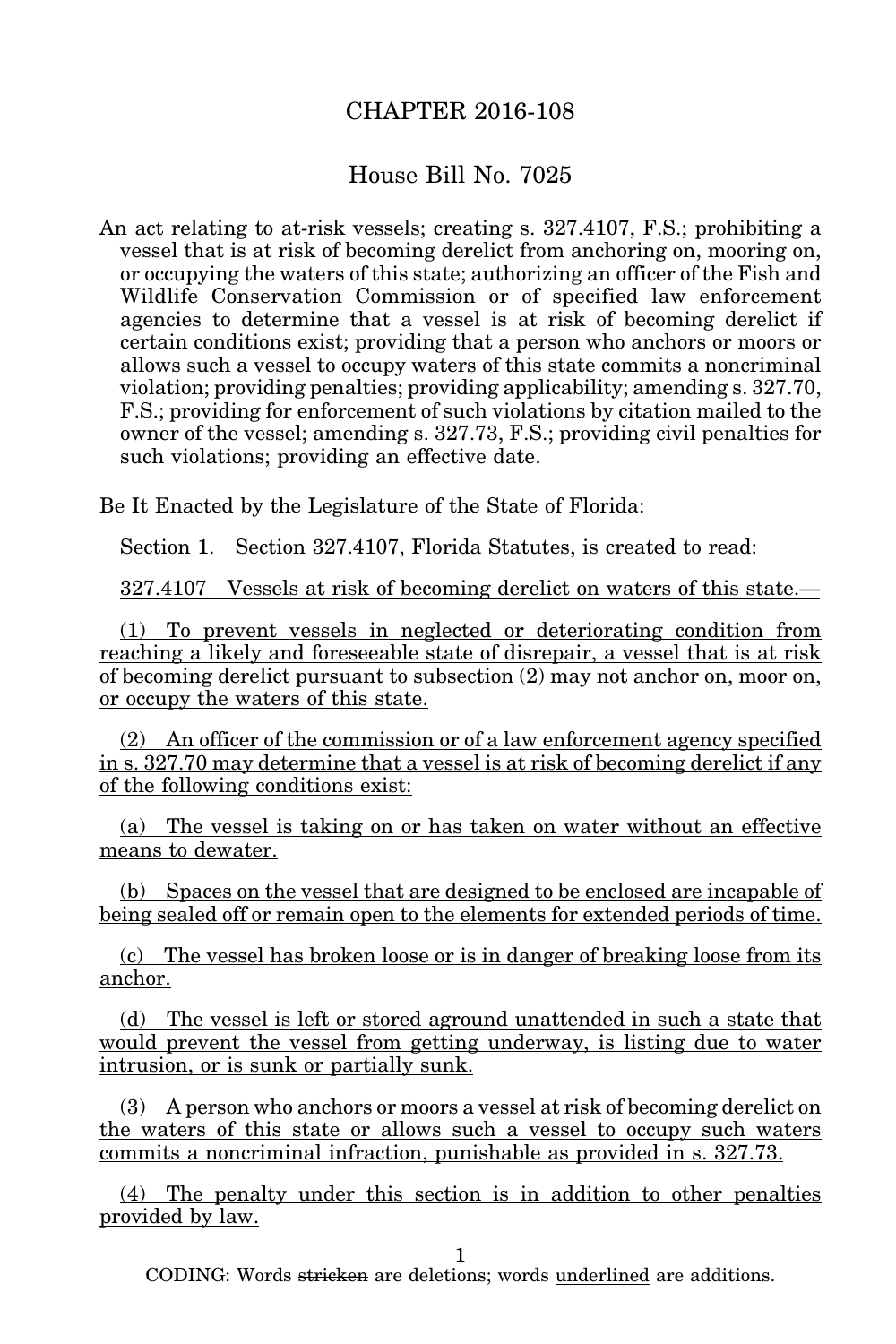(5) This section does not apply to a vessel that is moored to a private dock or wet slip with the consent of the owner for the purpose of receiving repairs.

Section 2. Paragraph (a) of subsection (2) of section 327.70, Florida Statutes, is amended to read:

327.70 Enforcement of this chapter and chapter 328.—

 $(2)(a)$  Noncriminal violations of the following statutes may be enforced by a uniform boating citation mailed to the registered owner of an unattended vessel anchored, aground, or moored on the waters of this state:

1. Section 327.33(3)(b), relating to navigation rules.

2. Section 327.44, relating to interference with navigation.

3. Section 327.50(2), relating to required lights and shapes.

4. Section 327.53, relating to marine sanitation.

5. Section 328.48(5), relating to display of decal.

6. Section 328.52(2), relating to display of number.

7. Section 327.4107, relating to vessels at risk of becoming derelict.

Section 3. Paragraph (y) is added to subsection (1) of section 327.73, Florida Statutes, to read:

327.73 Noncriminal infractions.—

(1) Violations of the following provisions of the vessel laws of this state are noncriminal infractions:

(y) Section 327.4107, relating to vessels at risk of becoming derelict on waters of this state, for which the civil penalty is:

1. For a first offense, \$50.

2. For a second offense occurring 30 days or more after a first offense, \$100.

3. For a third or subsequent offense occurring 30 days or more after a previous offense, \$250.

Any person cited for a violation of any provision of this subsection shall be deemed to be charged with a noncriminal infraction, shall be cited for such an infraction, and shall be cited to appear before the county court. The civil penalty for any such infraction is \$50, except as otherwise provided in this section. Any person who fails to appear or otherwise properly respond to a uniform boating citation shall, in addition to the charge relating to the violation of the boating laws of this state, be charged with the offense of

2

CODING: Words stricken are deletions; words underlined are additions.